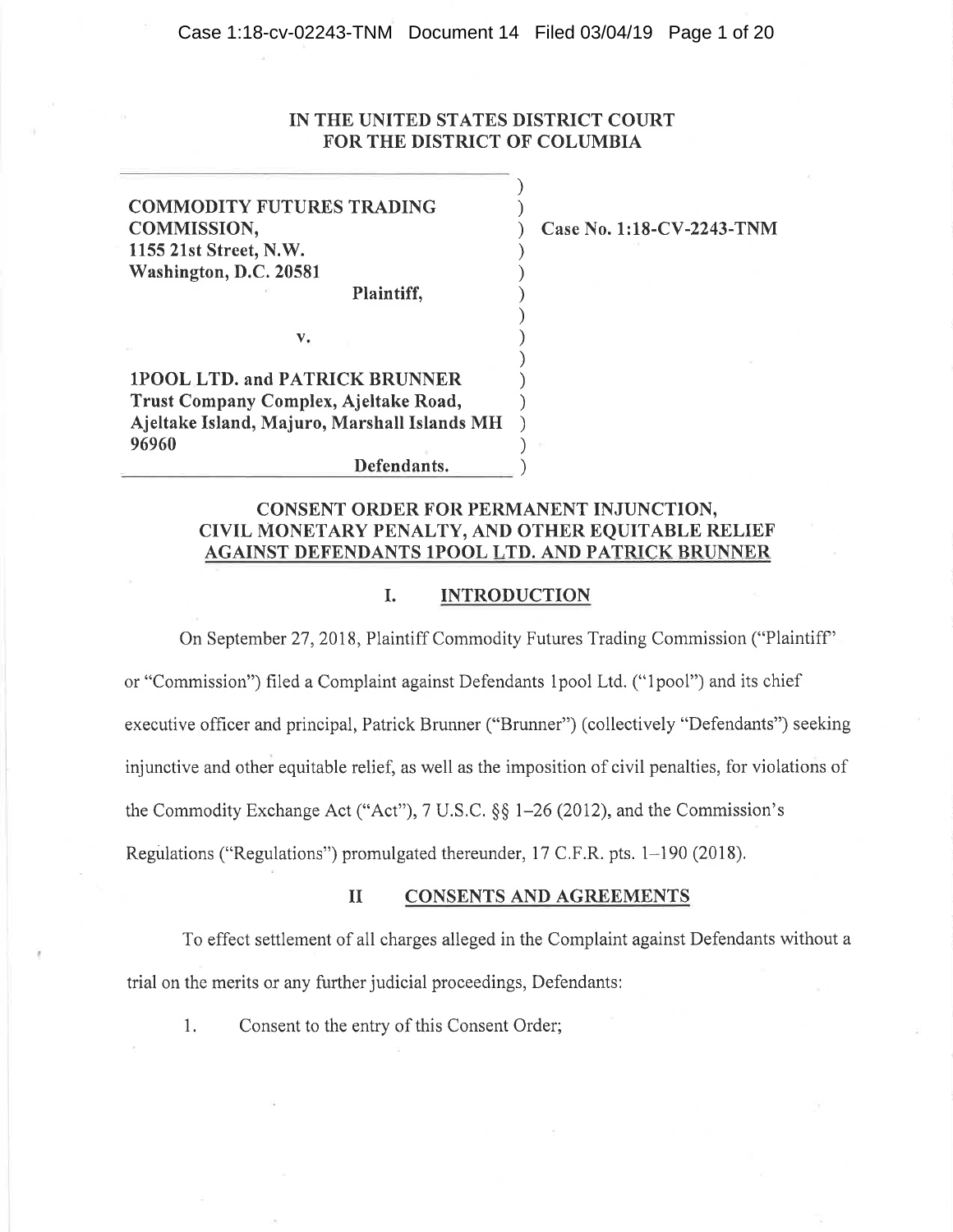# Case 1:18-cv-02243-TNM Document 14 Filed 03/04/19 Page 2 of 20

2. Affirm that they have read and agreed to this Consent Order voluntarily, and that no promise, other than as specifically contained herein, or threat, has been made by the Commission or any member, officer, agent or representative thereof, or by any other person, to induce consent to this Consent Order;

3. Acknowledge service of the summons and Complaint;

4. Admit the jurisdiction of this Court over them and the subject matter of this action

pursuant to 28 U.S.C. § 1331 (2012), 28 U.S.C. § 1345 (2012), and Section 6c ofthe Act,

7 U.S.C. § 13a-1 (2012);

5. Admit the jurisdiction of the Commission over the conduct and transactions at issue in this action pursuant to the Act;

6. Admit that venue properly lies with this Court pursuant to 7 U.S.C.  $\S$  13a-1(e)

(2012);

7. Waive:

- (a) Any and all claims that they may possess under the Equal Access to Justice Act, 5 U.S.C. § 504 (2012) and 28 U.S.C. § 2412 (2012), and/or the rules promulgated by the Commission in conformity therewith, Part 148 of the Regulations, 17 C.F.R. pt. 148 (2018), relating to, or arising from, this action;
- (b) Any and all claims that they may possess under the Small Business Regulatory Enforcement Fairness Act of 1996, Pub. L. No. 104-121, §§ 201-253, 110 Stat. 847, 857-874 (1996), (codified as amended at 28 U.S.C. § 2412 and in scattered sections of 5 U.S.C. and 15 U.S.C.), relating to, or arising from, this action;
- (c) Any claim of Double Jeopardy based upon the institution of this action or the entry in this action of any order imposing a civil monetary penalty or any other relief, including this Consent Order; and
- ( d) Any and all rights of appeal from this action.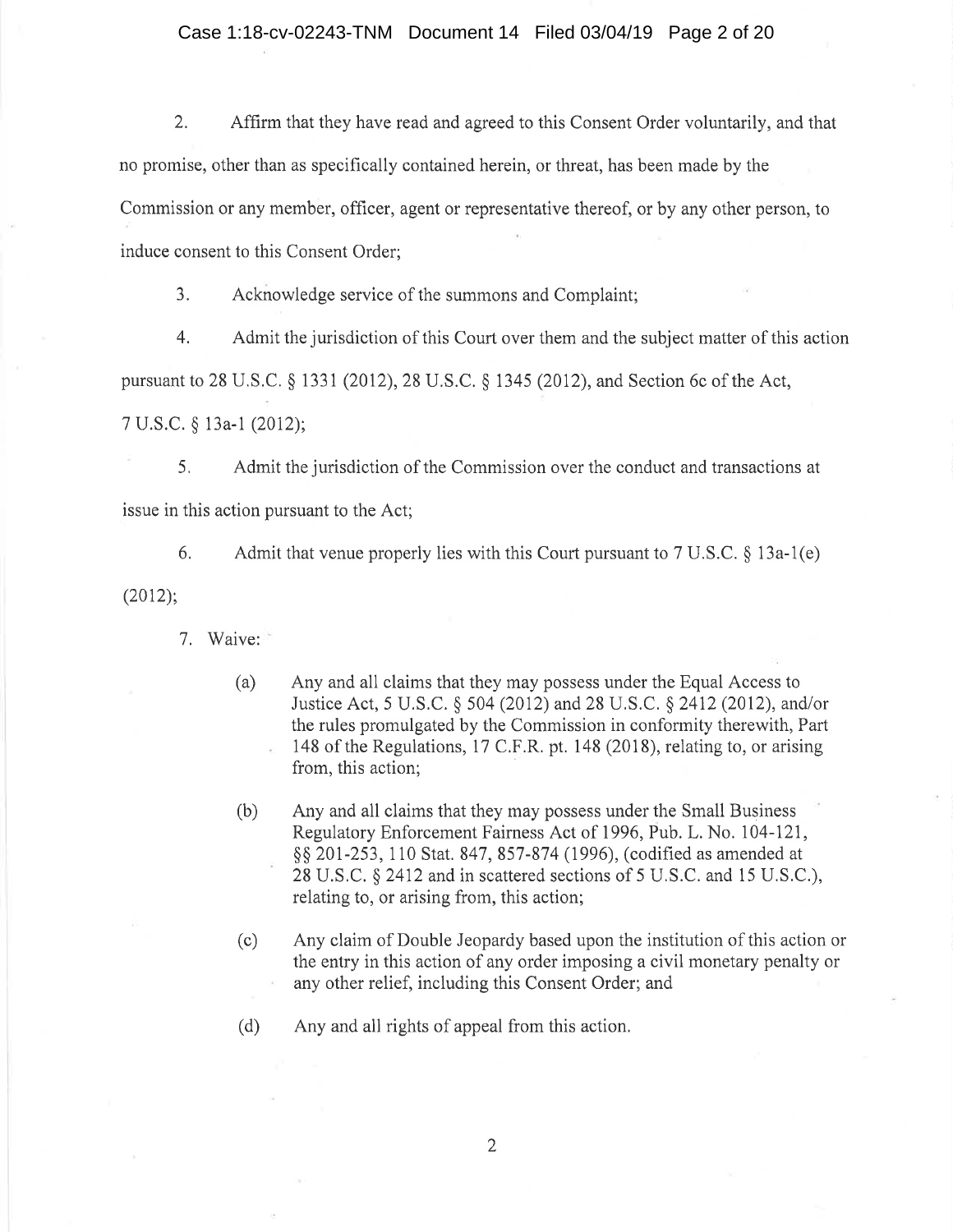# Case 1:18-cv-02243-TNM Document 14 Filed 03/04/19 Page 3 of 20

8. Consent to the continued jurisdiction of this Court over them for the purpose of implementing and enforcing the terms and conditions of this Consent Order and for any other purpose relevant to this action, even if Defendants now or in the future reside outside the jurisdiction of this Court;

9. Agree that they will not oppose enforcement of this Consent Order on the ground, if any exists, that it fails to comply with Rule 65( d) of the Federal Rules of Civil Procedure and hereby waive any objection based thereon;

10. Agree that neither they nor any of their agents or employees under their authority or control shall take any action or make any public statement denying, directly or indirectly, any allegation in the Complaint or the Findings of Fact or Conclusions of Law in this Consent Order, or creating or tending to create the impression that the Complaint and/or this Consent Order is without a factual basis; provided, however, that nothing in this provision shall affect their: (a) testimonial obligations, or (b) right to take legal positions in other proceedings to which the Commission is not a party. Defendants shall comply with this agreement, and shall undertake all steps necessary to ensure that all of their agents and/or employees under their authority or control understand and comply with this agreement;

11. Consent to the entry of this Consent Order without admitting or denying the allegations of the Complaint or any findings or conclusions in this Consent Order, except as to jurisdiction and venue, which they admit;

12. Consent to the use of the findings and conclusions in this Consent Order in this proceeding and in any other proceeding brought by the Commission or to which the Commission is a party or claimant, and, for that limited purpose only agree that they shall be taken as true and correct and be given preclusive effect therein, without further proof;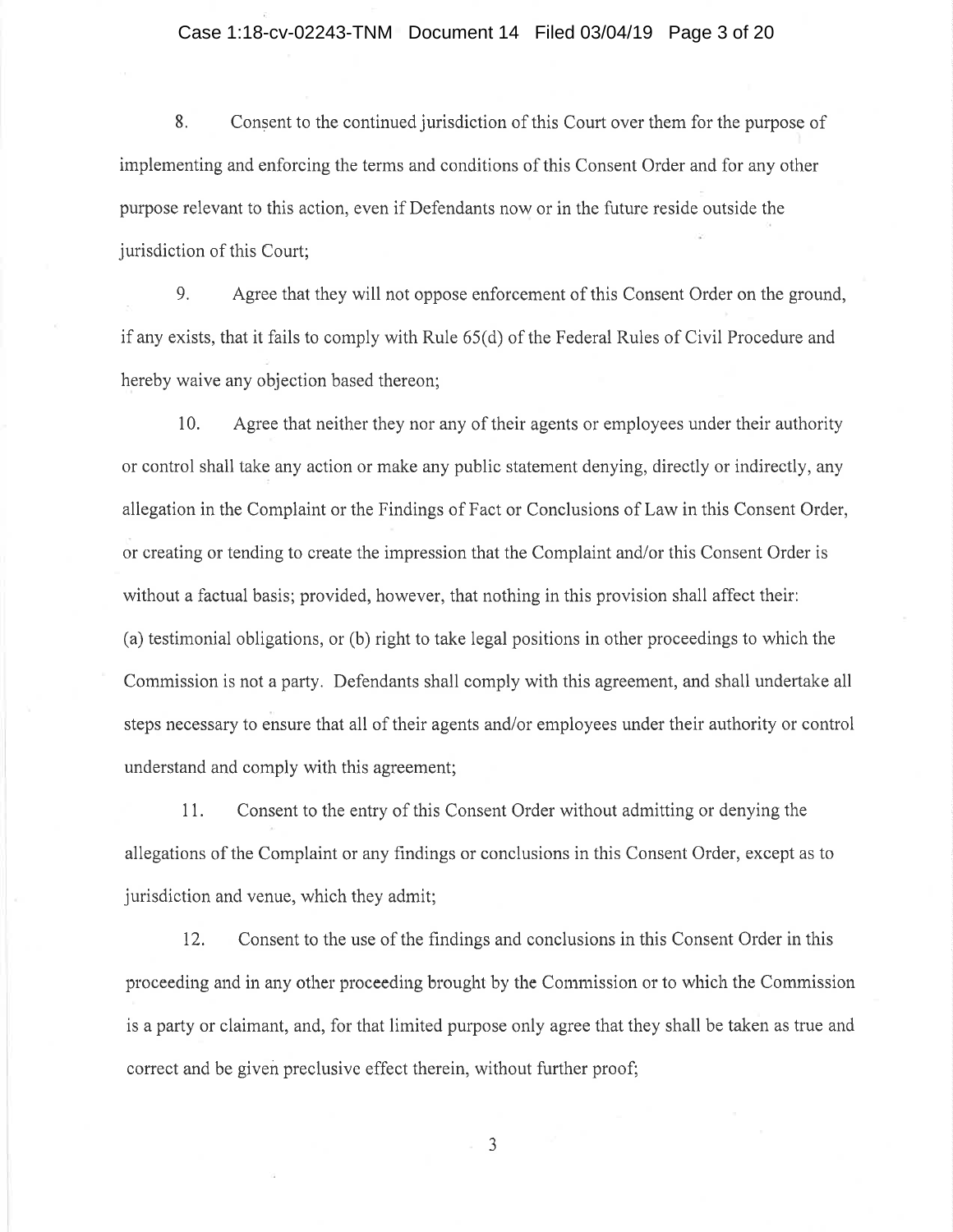#### Case 1:18-cv-02243-TNM Document 14 Filed 03/04/19 Page 4 of 20

13. Do not consent, however, to the use of this Consent Order, or the findings and conclusions herein, as the sole basis for any other proceeding brought by the Commission or to which the Commission is a party, other than a proceeding in bankruptcy, or receivership, or proceeding to enforce the terms of this Consent Order;

14. Agree to provide immediate notice to this Court and the Commission by certified mail, in the manner required by paragraph 70 of Part VII of this Consent Order, of any bankruptcy proceeding filed by, on behalf of, or against them, whether inside or outside the United States; and

15. Agree that no provision of this Consent Order shall in any way· limit or impair the ability of any other person or entity to seek any legal or equitable remedy against them in any other proceeding.

## **III. FINDINGS AND CONCLUSIONS**

16. The Court, being fully advised in the premises, finds that there is good cause for the entry of this Consent Order and that there is no just reason for delay. The Court therefore directs the entry of the following Findings of Fact, Conclusions of Law, permanent injunction, and equitable relief pursuant to Section 6c of the Act, 7 U.S.C. § 13a-1 (2012), as set forth herein.

# **A. Findings of Fact**

### **The Parties to This Consent Order**

1 7. Plaintiff Commodity Futures Trading Commission is an independent federal regulatory agency that is charged by Congress with the administration and enforcement of the Act and the Regulations promulgated thereunder.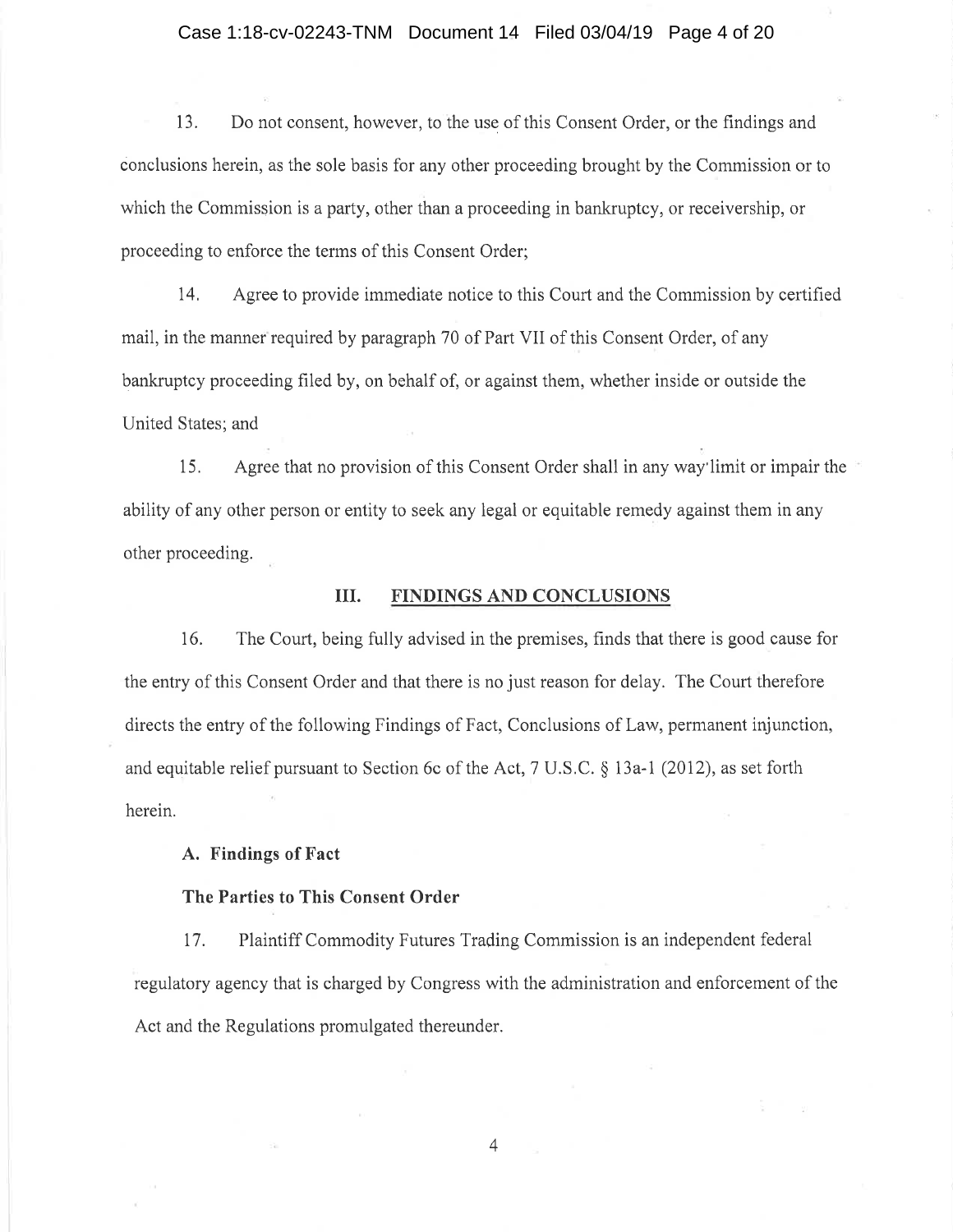#### Case 1:18-cv-02243-TNM Document 14 Filed 03/04/19 Page 5 of 20

18. Defendant 1 pool Ltd. is a limited liability company registered in the Republic of the Marshall Islands. 1 pool operated an online trading platform, www.1broker.com, which offered customers retail commodity transactions among other products. 1 pool has never been registered with the Commission in any capacity.

19. Defendant Patrick Brunner is 1 pool's chief executive officer and principal and resides in Austria. Brunner has never been registered with the Commission in any capacity.

## **Defendants' Unlawful Retail Commodity Transactions**

20. From at least February 2016 to September 2018 (the "Relevant Period"), lpool through the actions of its officers, employees, or agents, including but not limited to Brunner, conducted a business in the United States in a manner that violated the Act and Regulations: namely, for the purpose of soliciting or accepting orders from non-eligible contract participants ("non-ECP"), as defined in Section 1a(18) of the Act, 7 U.S.C.  $\S$  1a(18) (2012), for the purchase or sale of commodities on a leveraged or financed basis that did not result in actual delivery of the commodities to the customer ("retail commodity transactions").

21. During the Relevant Period, Defendants operated an online trading platform, www.1broker.com ("1Broker" or "platform"), that solicited customers, including those in the United States, to transact in "Contracts for Difference" ("CFD").

22. A CFD is generally an agreement to exchange the difference in value of an underlying asset between the time at which the CFD trading position ("position") is established and the time at which it is terminated. The underlying assets of the CFDs offered by Defendants included gold and West Texas Intermediate crude oil ("WTI") among other commodities. Gold and WTI constitute "commodities" under Section la(9) of the Act, 7 U.S.C. § la(9) (2012).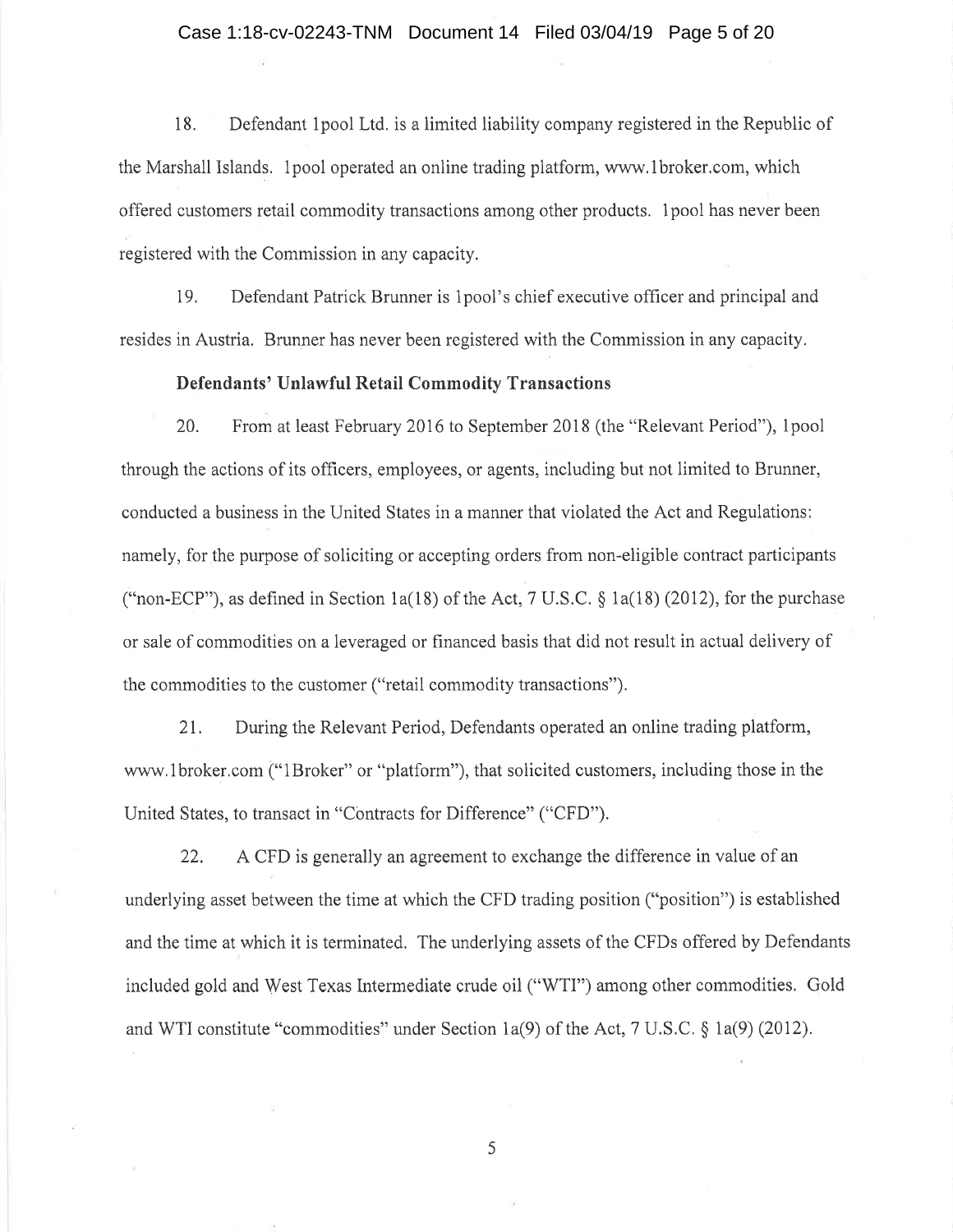#### Case 1:18-cv-02243-TNM Document 14 Filed 03/04/19 Page 6 of 20

23. A CFD allows customers to speculate or hedge on the underlying commodity's price movements, without the need for ownership and delivery/physical settlement of the underlying commodity.

24. CFD trading on the platform was settled in bitcoin.

25. To begin trading or open a position on the platform, customers completed a brief registration process through www.1broker.com and deposited bitcoin in a bitcoin wallet controlled by 1 Broker. Customers could either buy or sell CFDs (go "long" or "short") referenced to gold and WTI, among other commodities, on margin with leverages as high as 1/200 depending on the underlying asset.

26. In this case, "margin" means the amount of bitcoin a customer deposits with the platform as collateral, while "leverage" allows a customer to control a large amount of a commodity with a comparatively small amount of bitcoin. Leverage also allowed customers to significantly boost their profits with a relatively small investment while also magnifying their losses.

27. In taking trading positions on the platform, customers could bet on the price movement of the underlying commodity and either profit or lose bitcoin based on whether prices moved in their favor or not with the platform serving as the counterparty. There was no actual delivery of the underlying asset or commodity and customers closed their trading position by placing an equal and opposite order. The platform automatically closed customers' positions when their losses exceeded the amount of bitcoin the customer had deposited as collateral.

28. Customers could keep their CFD trading positions open overnight. Leveraged positions held overnight were subject to a financing charge by the platform of a certain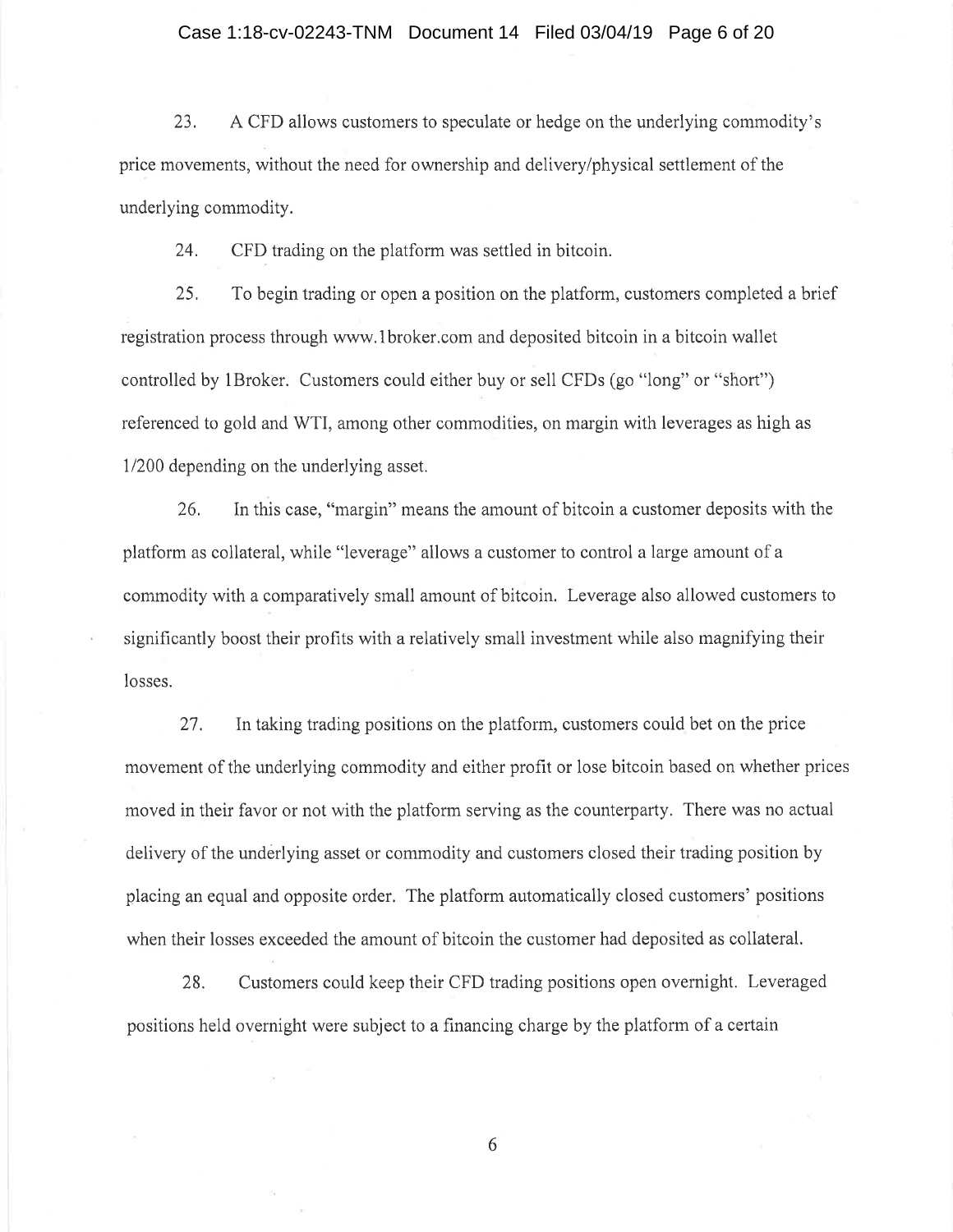# Case 1:18-cv-02243-TNM Document 14 Filed 03/04/19 Page 7 of 20

percentage of the open position that varied by the type of underlying commodity and whether the position was long or short.

29. Defendants offered to enter into or entered into these leveraged transactions in commodities with non-ECP customers in the United States. Indeed, Defendants failed to check whether their customers were ECPs before offering or entering into these transactions.

30. The platform was not and is not a designated contract market, exempt board of trade or a bona fide foreign board of trade as those terms are defined in the Act.

## **lpool's Failure to Register as a Futures Commission Merchant**

31. Without registering with the Commission as a futures commission merchant ("FCM"), 1 pool: (a) solicited or accepted orders from U.S. non-ECPs for retail commodity transactions; (b) acted as a counterparty to these transactions; and  $(c)$  in or in connection with these retail commodity transactions, accepted money, securities, or property (or extended credit in lieu thereof) in the form of bitcoin, to margin, guarantee, or secure trades or contracts that resulted or may have resulted therefrom. Thus, 1 pool acted as an FCM.

# **Defendants' Failure To Implement An Adequate Supervisory System That Included Know-Your-Customer/Customer Identification Program (KYC/CIP) Procedures**

32. 1 pool, as an entity that was required to be registered as an FCM, was required to maintain and implement an adequate supervisory system that included KYC/CIP procedures.

33. To adequately implement KYC/CIP procedures, lpool was required to obtain sufficient information from its customers to form a reasonable belief that it knew the true identity of each of its customers in order to prevent money laundering, illegal trading with U.S. non-ECPs, and/or other illicit activity.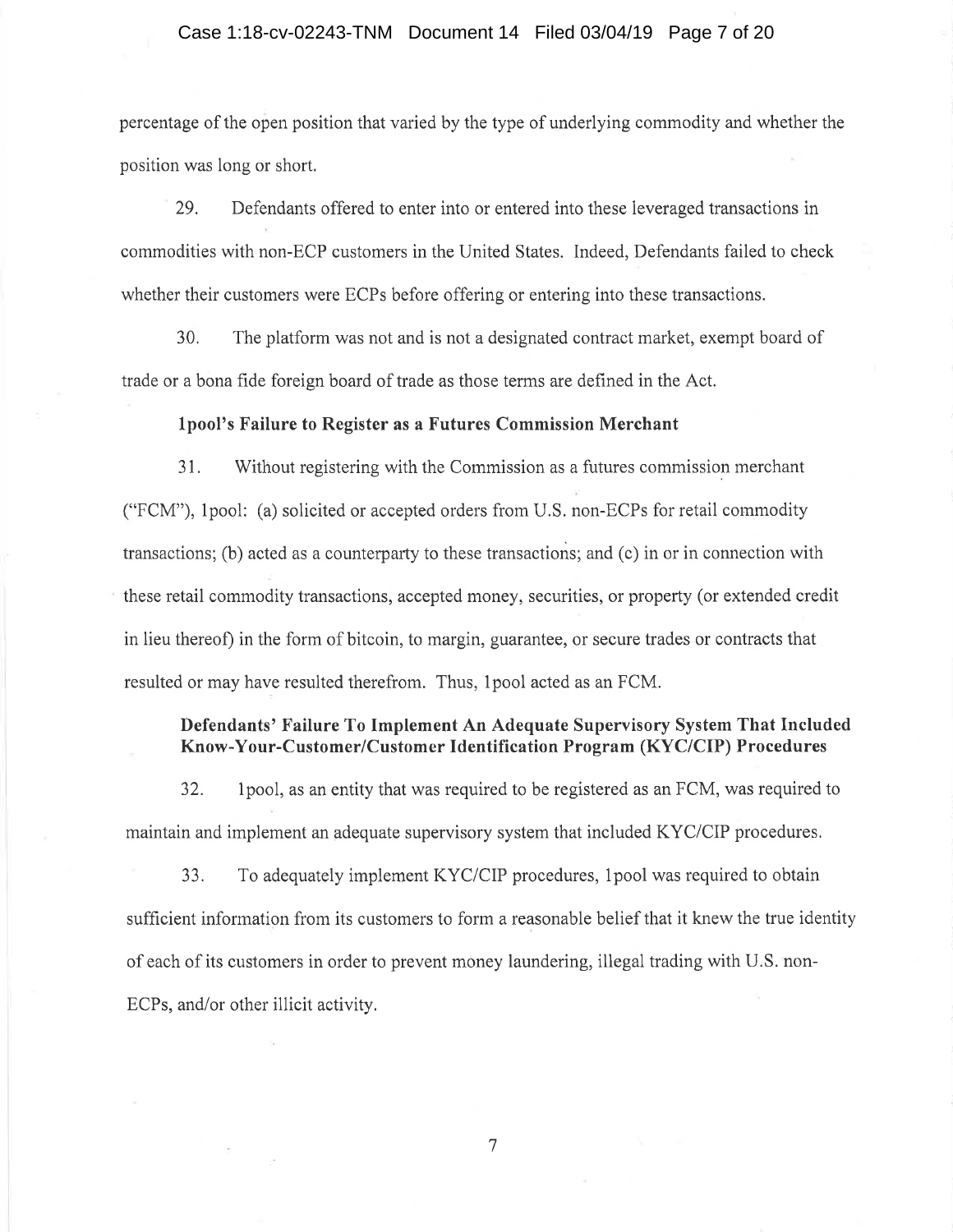## Case 1:18-cv-02243-TNM Document 14 Filed 03/04/19 Page 8 of 20

34. However, 1 pool only required its customers to provide a username and email address to open a trading account, which was insufficient information to conduct any reasonable inquiry into the true identity of its customers.

35. lpool did not require that its customers provide their actual name, physical address, or any other identifying information in order to trade.

 $36.$  By failing to implement adequate KYC/CIP procedures for reasonably verifying its customers' true identities, 1 pool failed to implement an adequate supervisory system.

# **Brunner's Control of the Platform**

37. At all times during the Relevant Period, Brunner directly or indirectly controlled the platform's operations. Brunner developed the platform, served as I pool's chief executive officer, and is its sole shareholder and beneficial owner.

trading. 38. Further, Brunner was aware that the platform was accessible to U.S. customers for

# **B. Conclusions of Law**

## **Jurisdiction and Venue**

39. This Court has jurisdiction over this action under 28 U.S.C. § 1331 (2012) (federal question jurisdiction) and 28 U.S.C. § 1345 (2012), which provides that district courts have original jurisdiction over civil actions commenced by the United States or by any agency expressly authorized to sue by Act of Congress. In addition, Section 6c of the Act, 7 U.S.C. § 13a-1 (2012), provides that district courts have jurisdiction to hear actions brought by the Commission for injunctive relief and to enforce compliance with the Act whenever it shall appear to the Commission that any person has engaged, is engaging, or is about to engage in any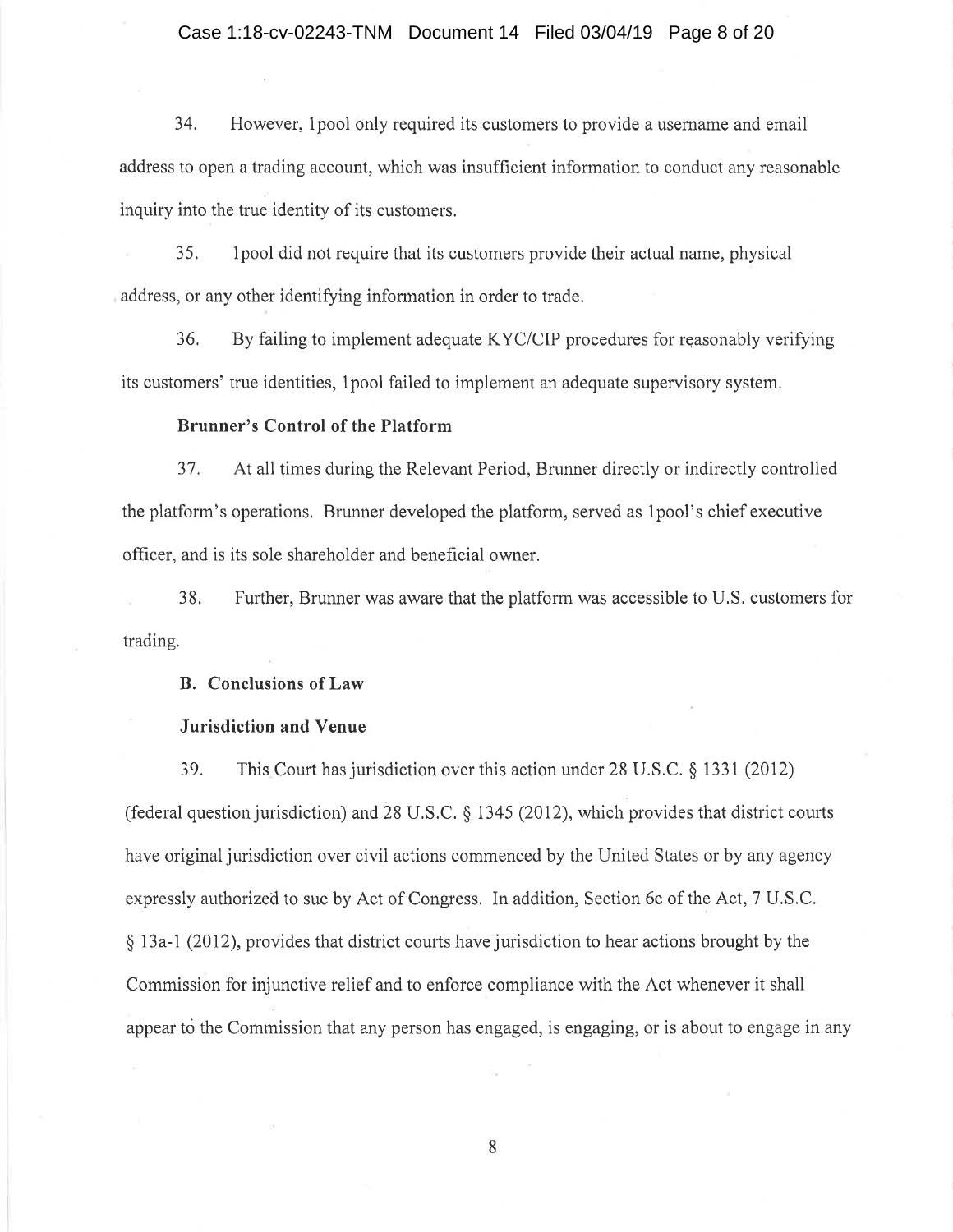# Case 1:18-cv-02243-TNM Document 14 Filed 03/04/19 Page 9 of 20

act or practice constituting a violation of any provision of the Act or any rule, regulation, or order thereunder.

40. The Commission has jurisdiction over the conduct and transactions at issue in this case pursuant to Sections  $2(c)(2)(D)$  and 6c of the Act, 7 U.S.C. §§  $2(c)(2)(D)$ , 13a-1 (2012).

41. Venue properly lies with this Court pursuant to 7 U.S.C. § 13a-l(a) because Defendants transacted business in this District and acts and practices in violation of the Act and Regulations occurred within this district.

**Defendants' Unlawful Retail Commodity Transactions Violated 7 U.S.C. § 6(a)** 

42. Section  $2(c)(2)(D)(i)$  of the Act, 7 U.S.C. §  $2(c)(2)(D)(i)$  (2012), applies to "any agreement, contract, or transaction in any commodity" that is entered into with, or offered to (even if not entered into with), a non-ECP—i.e. a person who is a retail customer—"on a leveraged or margined basis, or financed by the offeror, the counterparty, or a person acting in concert with the offeror or counterparty on a similar basis" (the aforementioned "retail commodity transactions"), subject to certain exceptions not applicable here.

43. During the Relevant Period, the retail commodity transactions described in the Complaint and in paragraphs 20 through 30 of this Consent Order, and as defined in Section  $2(c)(2)(D)$  of the Act, 7 U.S.C. §  $2(c)(2)(D)$  (2012), were offered or entered into by Defendants: (a) on a leveraged or margined basis, or financed by the offeror, the counterparty, or a person acting in concert with the offeror or counterparty on a similar basis; (b) with U.S. persons who are not ECPs or eligible commercial entities as defined by Sections  $1a(17)$  and  $1(a)(18)$  of the Act,  $7 \text{ U.S.C.}$  §§ 1a(17), 1a(18) (2018); and (c) without being made or conducted on, or subject to, the rules of any board of trade, exchange, or contract market.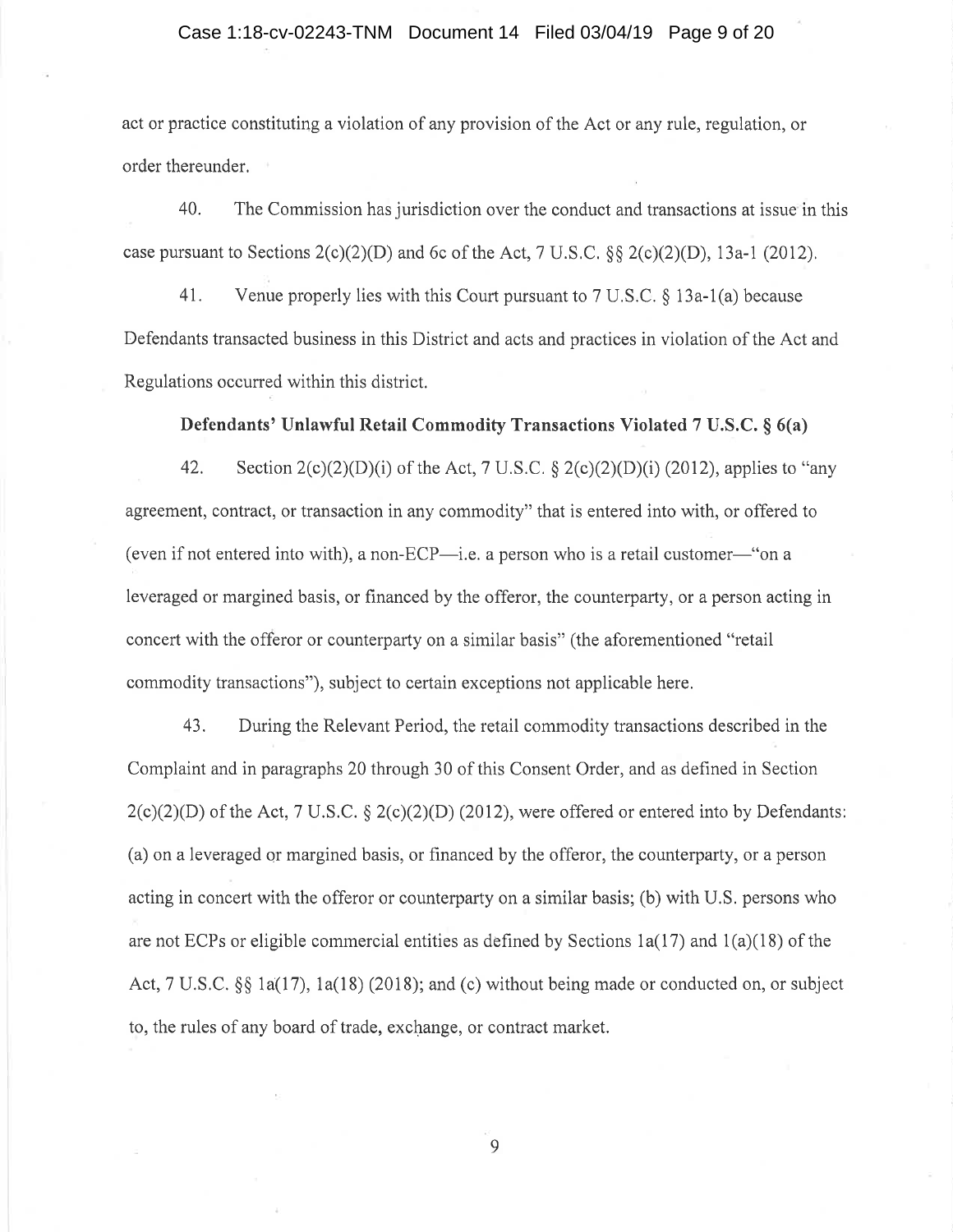#### Case 1:18-cv-02243-TNM Document 14 Filed 03/04/19 Page 10 of 20

44. Pursuant to Section  $2(c)(2)(D)(iii)$  of the Act, 7 U.S.C. §  $2(c)(2)(D)(iii)$  (2012), the retail commodity transactions alleged herein are subject to Section 4(a) of the Act, 7 U.S.C. § 6(a) (2012), as if they are contracts of sale of a commodity for future delivery.

45. In relevant part 7 U.S.C. § 6(a) makes it unlawful for any person to offer to enter into, enter into, execute, confirm the execution of, or conduct any office or business anywhere in the United States for the purpose of soliciting, accepting any order for, or otherwise dealing in any transaction in, or in connection with, a contract for the purchase or sale of a commodity for future delivery unless the transaction is conducted on or subject to the rules of a board of trade that has been designated or-registered by the Commission as a contract market.

46. As set forth above, during the Relevant Period, Defendants violated 7 U.S.C. § 6(a) by offering to enter into, entering into, executing, confirming the execution of, or conducting an office or business in the United States for the purpose of soliciting or accepting orders for, or otherwise dealing in, any transaction in, or in connection with, retail commodity transactions that were not conducted on or subject to the rules of a board of trade that has been designated or registered by the Commission as a contract market.

# **Defendants' Failure to Register as an FCM Violated 7 U.S.C. § 6d(a)(l)**

47. The leveraged CFDs in commodities offered by Defendants to non-ECP U.S. customers constituted retail commodity transactions under 7 U.S.C. § 2(c)(2)(D) (2012).

48. During the Relevant Period, lpool, through Brunner and its other employees and agents, acted as an FCM as defined in Section la(28) of the Act, 7 U.S.C. § la(28) (2012), by: ( a) soliciting or accepting orders for retail commodity transactions; (b) acting as a counterparty for these transactions; and (c) in connection with these activities, accepting money, securities, or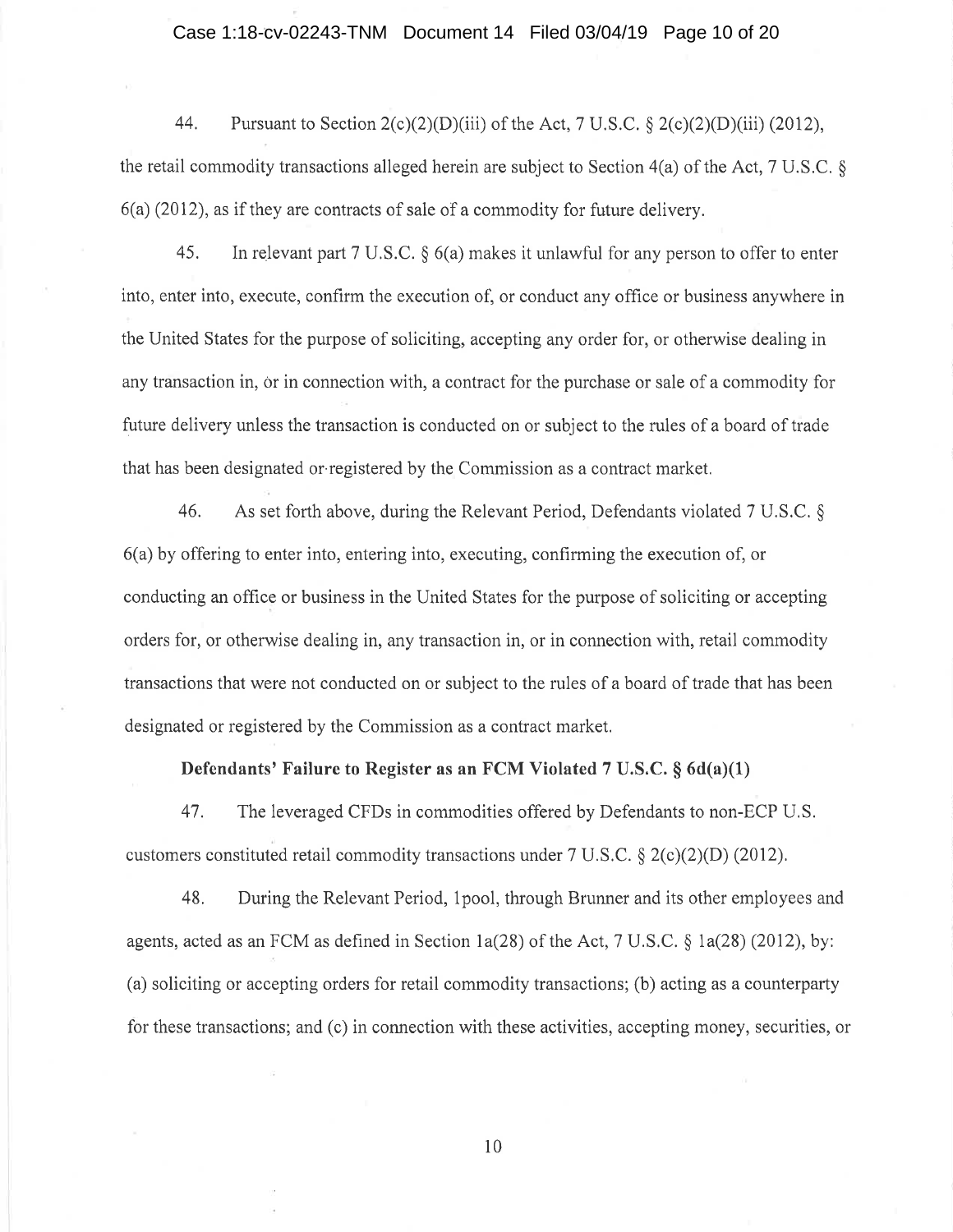property (or extending credit in lieu thereof) to margin trades or contracts that resulted or may have resulted therefrom.

49. Section 4d(a)(l) of the Act, 7 U.S.C. § 6d(a)(l) (2012), provides that it shall be unlawful for any person to be an PCM unless such person is registered with the Commission as anFCM.

50. During the Relevant Period, 1 pool failed to register with the Commission as an FCM, and therefore violated 7 U.S.C.  $\S 6d(a)(1)$ .

# **Defendants' Failure to Supervise Violated Regulation 166.3**

51. Regulation 166.3, 17 C.F.R. § 166.3 (2018), requires a Commission registrant such as an PCM to diligently supervise all activities of its officers, employees, and agents relating to its business as an FCM. Specifically, it provides that:

> Each Commission registrant, except an associated person who has no supervisory duties, must diligently supervise the handling by its partners, officers, employees and agents (or persons occupying a similar status or performing a similar function) of all commodity interest [as defined in Regulation 1.3, 17 C.F.R. § 1.3 (2018)] accounts carried, operated, advised or introduced by the registrant and all other activities of its partners, officers, employees and agents ( or persons occupying a similar status or performing a similar function) relating to its business as a Commission registrant.

17 C.F.R. § 166.3. A violation under 17 C.F.R. § 166.3 is an independent violation for which no underlying violation is necessary.

52. Regulation 166.1(a), 17 C.F.R.  $\S$  166.1(a) (2018), specifies that the term "Commission registrant" as used in 17 C.F .R. § 166.3 means "any person who is registered *or required to be registered* with the Commission pursuant to the Act or any rule, regulation, or order thereunder" ( emphasis added). For the reasons described in paragraph 31, *supra,* 1 pool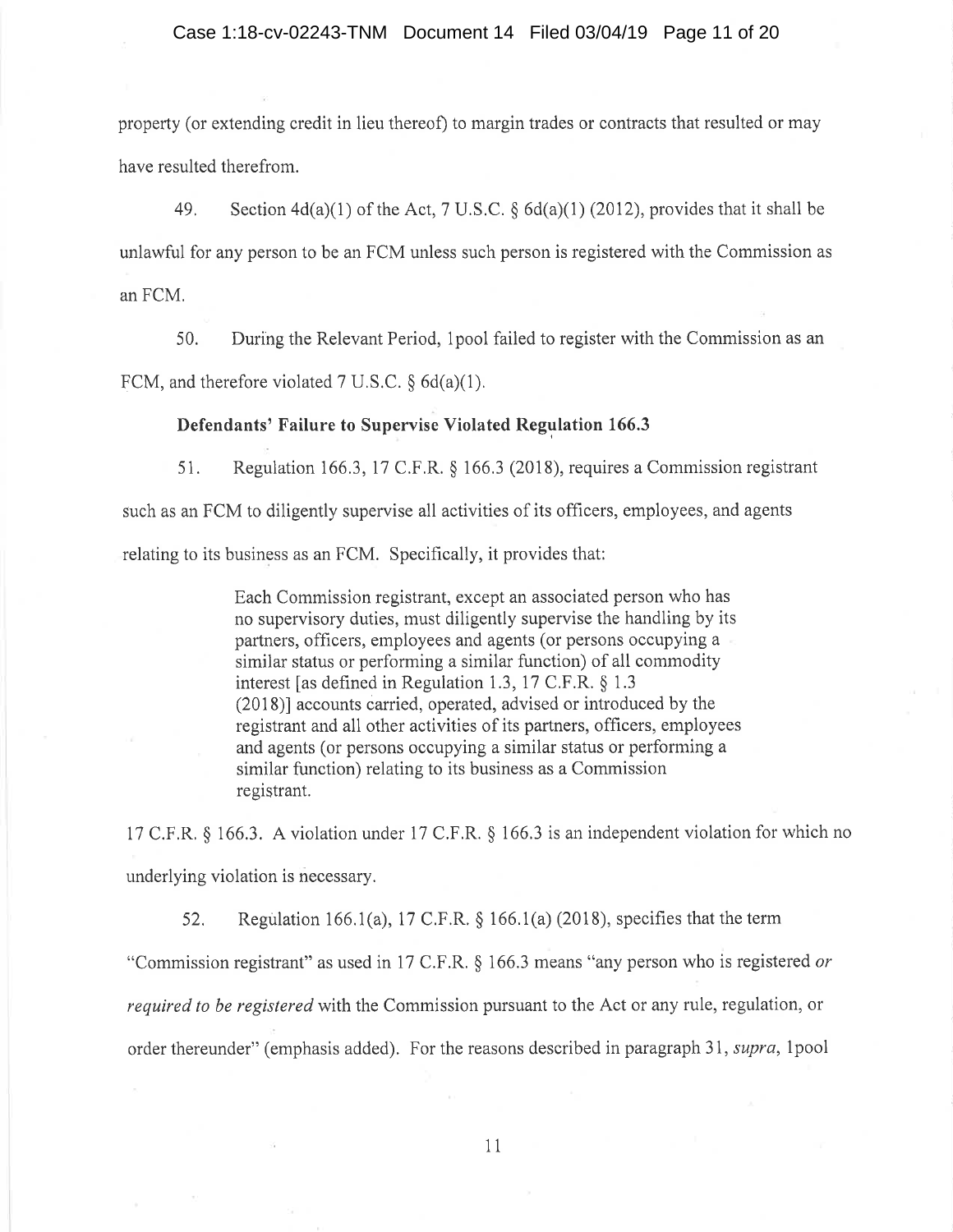#### Case 1:18-cv-02243-TNM Document 14 Filed 03/04/19 Page 12 of 20

was "required to be registered" as an FCM, and therefore 17 C.F.R.  $\S$  166.3 applies to 1 pool, as if it were properly registered.

5 3. During the Relevant Period, 1 pool both employed an inadequate supervisory system and failed to perform its supervisory duties diligently in violation of 17 C.F.R. § 166.3.

54. lpool's failure to perform its supervisory duties diligently was evident from the fact that it required its customers to provide nothing more than a username and email address as identifying information, in order to trade on its platform.

55. lpool should have implemented adequate KYC/CIP procedures and a monitoring system to ensure that its officers, employees, and agents responsible for opening trading accounts required more than a username and email address from its customers and that it could form a reasonable belief of the true identity of its customers.

# **Controlling Person Liability**

56. Defendant Brunner controlled Defendant lpool, directly or indirectly, and did not act in good faith or knowingly induced, directly or indirectly, lpool's acts in violation of the Act and Regulations. Therefore, pursuant to Section 13(b) of the Act, 7 U.S.C. § 13c(b) (2012), Defendant Brunner is liable for 1 pool's violations of 7 U.S.C. §§ 6(a), 6d(a)(1) (2012), and 17 C.F.R. § 166.3.

# **Liability of a Principal for Acts of Agent**

57. The acts, omissions, and failures of Brunner and any other officers, employees or agents acting for 1 pool described in the Complaint and paragraphs 20 through 56 of this Consent Order occurred within the scope of their agency, employment, and office at lpool. Accordingly, lpool is liable under Section  $2(a)(1)(B)$  of the Act, 7 U.S.C. §  $2(a)(1)(B)$  (2012), and Regulation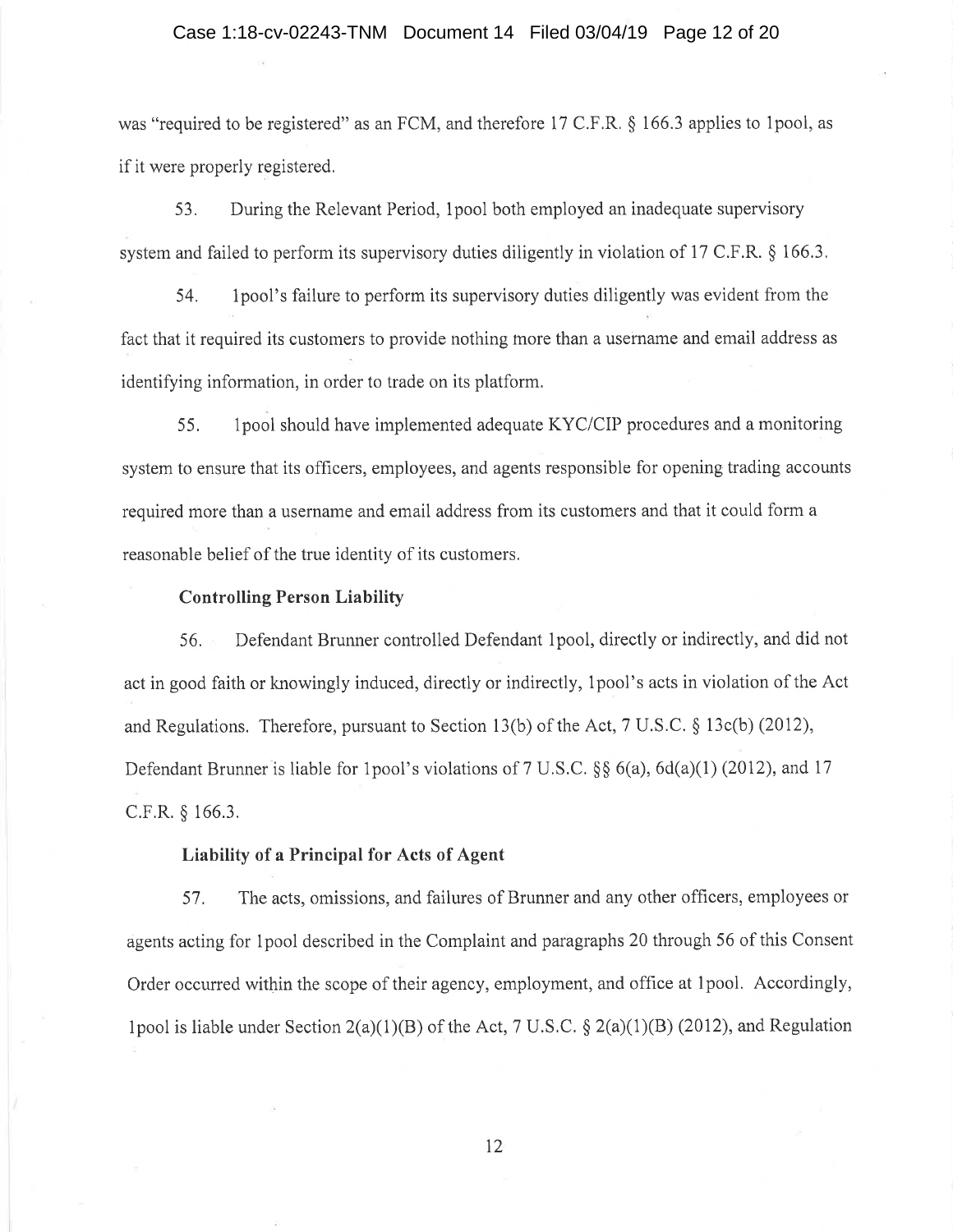1.2, 17 C.F .R. § 1.2 (2018), as principal for its agent's acts, omissions, or failures in violation of 7 U.S.C. §§ 6(a), 6d(a)(l) (2012), and 17 C.F.R. § 166.3.

# **Likelihood of Future Violations**

58. Unless restrained and enjoined by this Court, there is a reasonable likelihood that Defendants will continue to engage in the acts and practices alleged in the Complaint and in similar acts and practices in violation of the Act and Regulations.

#### **IV. PERMANENT INJUNCTION**

#### **IT IS HEREBY ORDERED THAT:**

59. Based upon and in connection with the foregoing conduct, pursuant to Section 6c of the Act, 7 U.S.C. § 13a-1 (2012), Defendants lpool and Brunner are: permanently restrained, enjoined and prohibited from:

> a. Violating Section 4(a) of the Act, 7 U.S.C. § 6(a) (2012), by offering to enter into, entering into, executing, confirming the execution of, or conducting an office or business in the United States for the purpose of soliciting or accepting orders for, or otherwise dealing in, any transaction in, or in connection with, retail commodity transactions that are not conducted on or subject to the rules of a board of trade that has been designated or registered by the Commission as a contract market;

b. Violating Section  $4d(a)(1)$  of the Act, 7 U.S.C. §  $6d(a)(1)$  (2012), by: (i) soliciting or accepting orders for retail commodity transactions; (ii) acting as a counterparty for these transactions; and (iii) in connection with these activities, accepting money, securities, or property (or extending credit in lieu thereof) to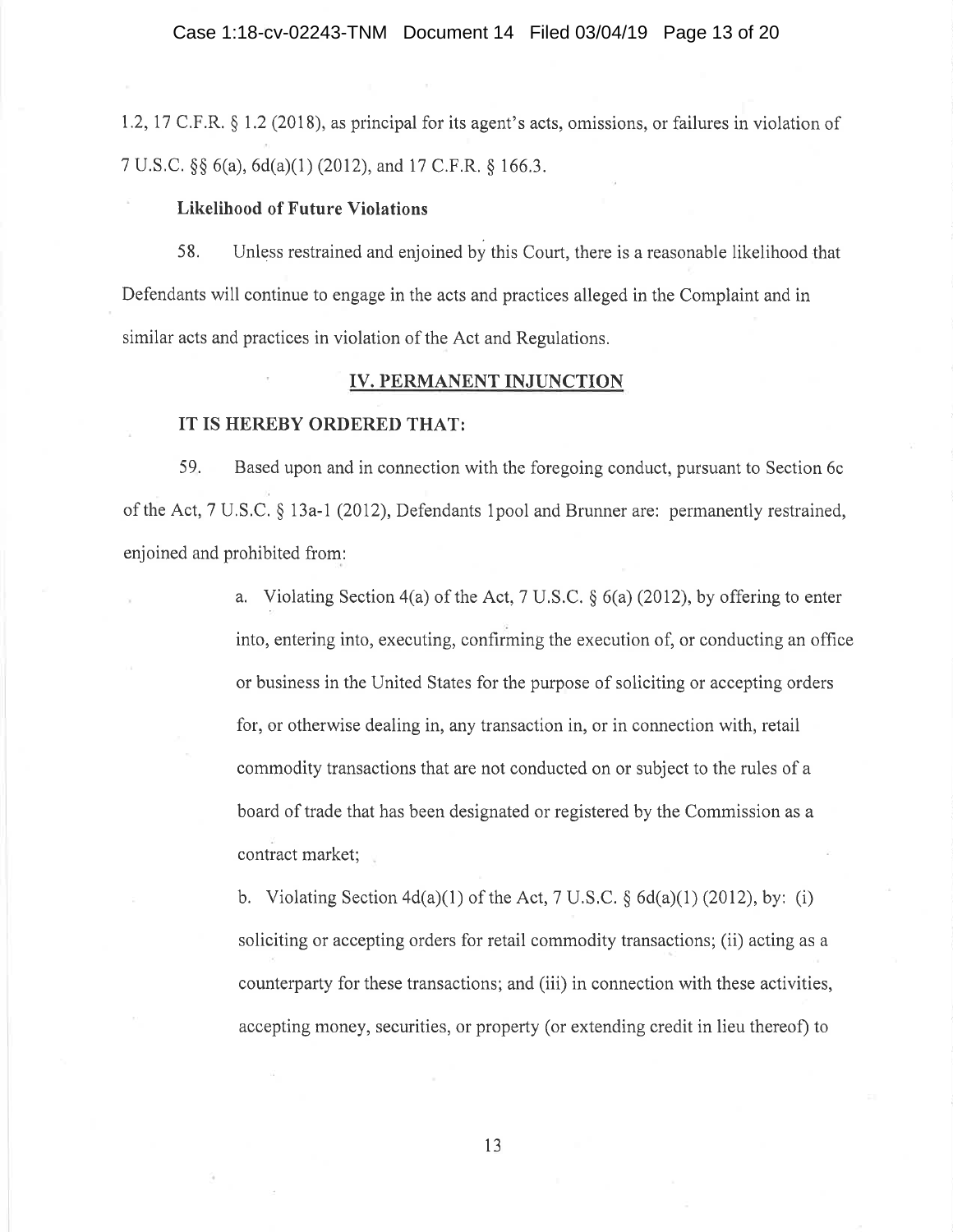margin trades or contracts that result or may result therefrom without being registered with the Commission as an FCM; and

c. Violating Regulation 166.3, 17 C.F.R. § 166.3 (2018), by failing to implement an adequate supervisory system including KYC/CIP procedures.

# **V. DISGORGEMENT AND CIVIL MONETARY PENALTY**

# **A. Disgorgement**

60. Defendants shall pay, jointly and severally, disgorgement in the amount of two hundred forty-six thousand dollars (\$246,000) ("Disgorgement Obligation"), representing the gains received in connection with such violation(s), within thirty (30) days of the date of the entry of this Consent Order. If the Disgorgement Obligation is not paid in full within thirty (30) days of the date of entry of this Consent Order, then post-judgment interest shall accrue on the Disgorgement Obligation beginning on the date of entry of this Consent Order and shall be determined by using the Treasury Bill rate prevailing on the date of entry of this Consent Order pursuant to 28 U.S.C. § 1961 (2012).

61. Defendants shall pay their Disgorgement Obligation and any post-judgment interest by electronic funds transfer, U.S. postal money order, certified check, bank cashier's check, or bank money order. If payment is to be made other than by electronic funds transfer, then the payment shall be made payable to the Commodity Futures Trading Commission and sent to the address below:

MMAC/ESC/AMK326 Commodity Futures Trading Commission Division of Enforcement 6500 S. MacArthur Blvd. HQ Room 181 Oklahoma City, OK 73169 ( 405) 954-6569 office (405) 954-1620 fax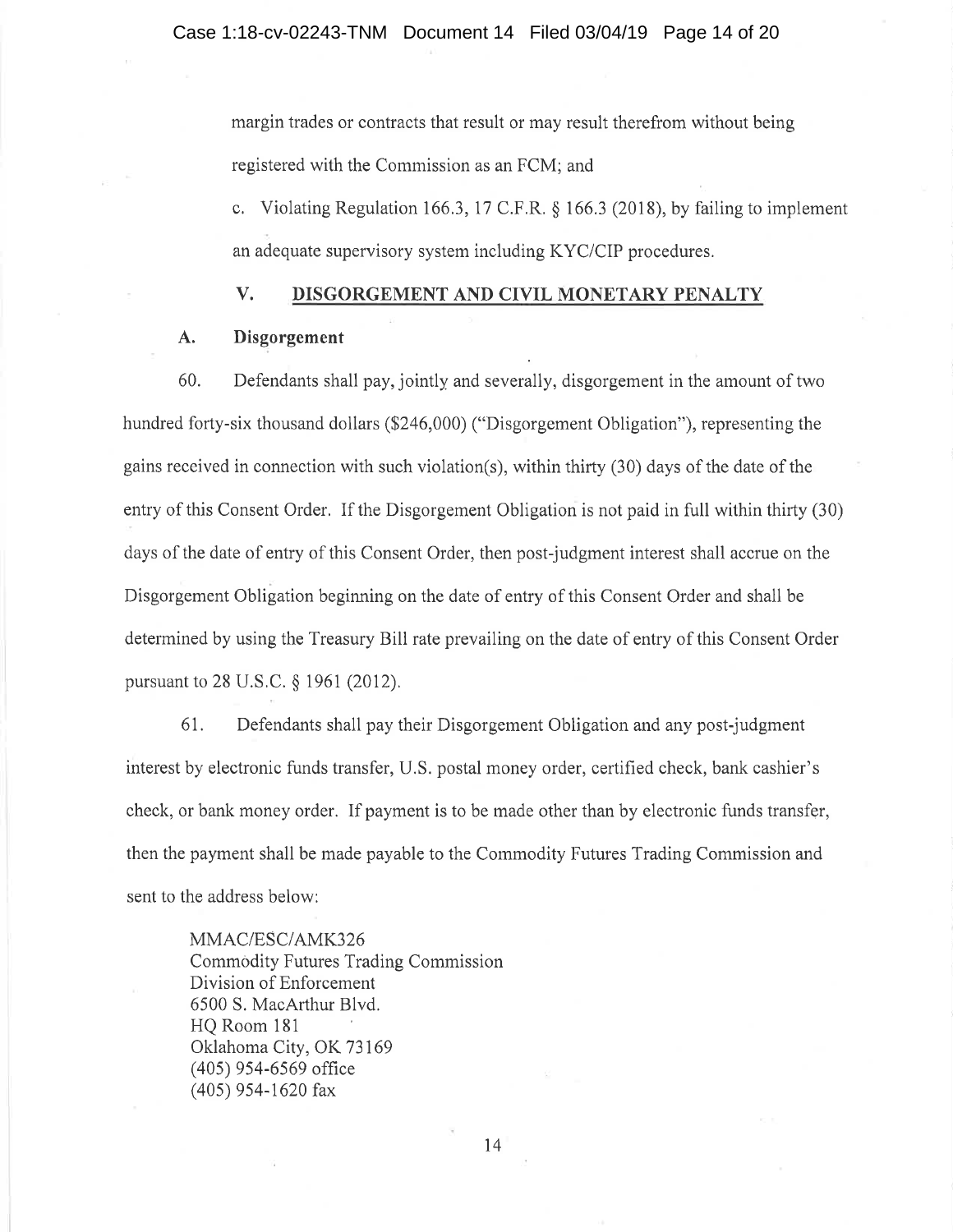# 9-AMC-AR-CFTC@faa.gov

If payment by electronic funds transfer is chosen, Defendants shall contact Marie Thorne or her successor at the address above to receive payment instructions and shall fully comply with those instructions. Defendants shall accompany payment of the Disgorgement Obligation with a cover letter that identifies Defendants and the name and docket number of this proceeding. Defendants shall simultaneously transmit copies of the cover letter and the form of payment to the Chief Financial Officer, Commodity Futures Trading Commission, Three Lafayette Centre, 1155 21st Street, N.W., Washington, D.C. 20581.

# **B. Civil Monetary Penalty**

62. Defendants shall pay, jointly and severally, a civil monetary penalty in the amount of one hundred seventy-five thousand dollars (\$175,000) ("CMP Obligation") within thirty (30) days of the date of the entry of this Consent Order. If the CMP Obligation is not paid in full within thirty (30) days of the date of entry of this Consent Order, then post-judgment interest shall accrue on the CMP Obligation beginning on the date of entry of this Consent Order and shall be determined by using the Treasury Bill rate prevailing on the date of entry of this Consent Order pursuant to 28 U.S.C. § 1961 (2012).

63. Defendants shall pay the CMP Obligation, plus any post-judgment interest, by electronic funds transfer, U.S. postal money order, certified check, bank cashier's check, or bank money order. If payment is to be made other than by electronic funds transfer, then the payment shall be made payable to the Commodity Futures Trading Commission and sent to the address below:

MMAC/ESC/AMK326 Commodity Futures Trading Commission Division of Enforcement 6500 S. MacArthur Blvd.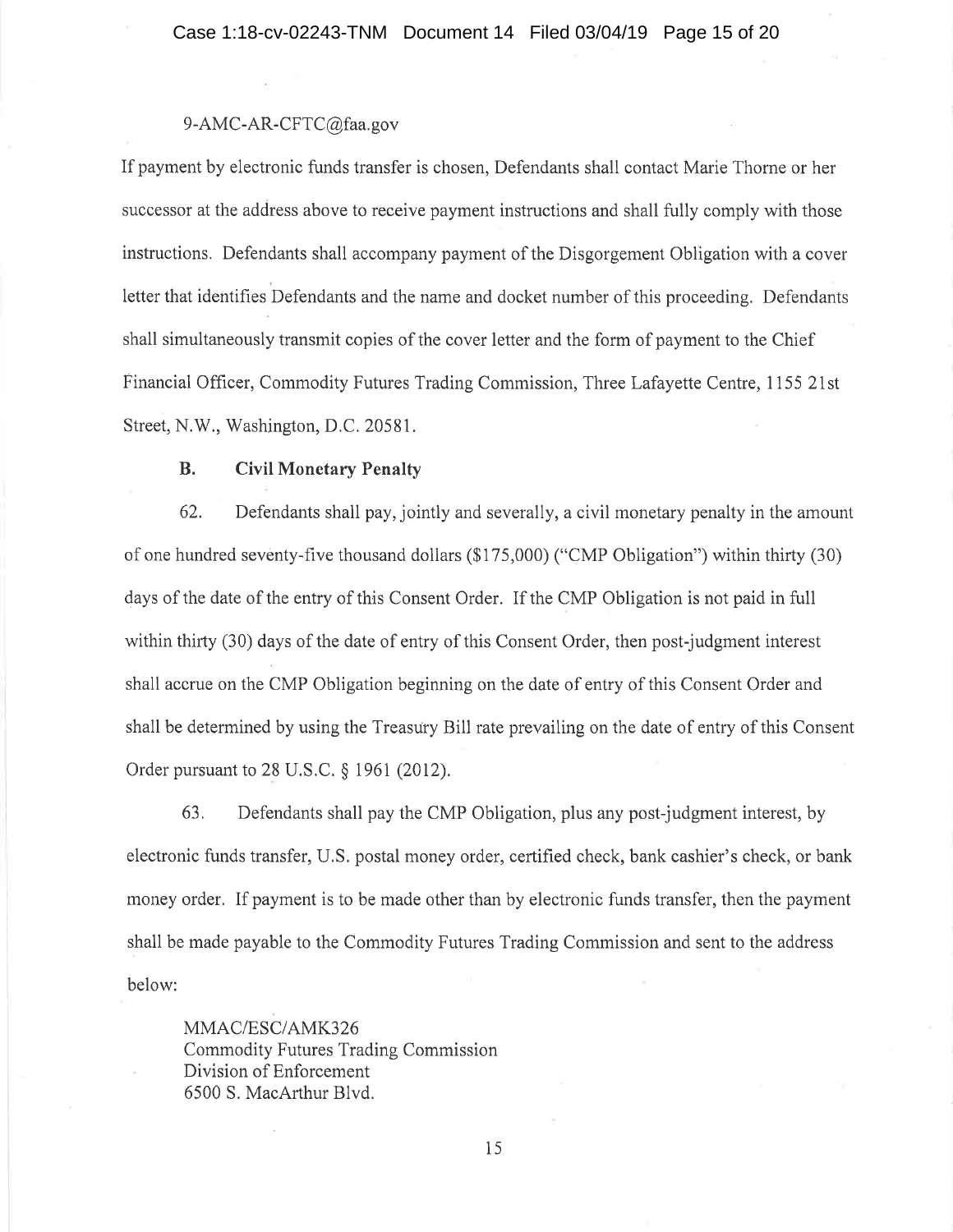HQ Room 181 Oklahoma City, OK 73169 ( 405) 954-6569 office (405) 954-1620 fax 9-AMC~AR-CFTC@faa.gov

If payment is to be made by electronic funds transfer, Defendants shall contact Marie Thorne or her successor at the above address to receive payment instructions and shall fully comply with those instructions. Defendants shall accompany payment of the CMP Obligation with a cover letter that identifies Defendants and the name and docket number of this proceeding. Defendants shall simultaneously transmit copies of the cover letter and the form of payment to the Chief Financial Officer, Commodity Futures Trading Commission, Three Lafayette Centre, 1155 21st Street, N.W., Washington, D.C. 20581.

# **C. Provisions Related to Monetary Sanctions**

64. Partial satisfaction: Acceptance by the Commission of any partial payment of Defendants' CMP Obligation shall not be deemed a waiver of Defendants' obligation to make further payments pursuant to this Consent Order, or a waiver of the Commission's right to seek to compel payment of any remaining balance.

# **VI. PAYMENT TO U.S. CUSTOMERS**

65. Defendants shall pay to all known U.S. customers bitcoin held by Defendants in U.S. customers' accounts.

66. Defendants have certified to Plaintiff that they have as of February 16, 2019 liquidated all known U.S. customer accounts and repaid to U.S. customers approximately 93 bitcoins valued at approximately \$570,000 at the time of return.

67. Additionally, Defendants agree that upon presentment of adequate identification and verification, Defendants consent to repay bitcoin to such additional U.S. customers who may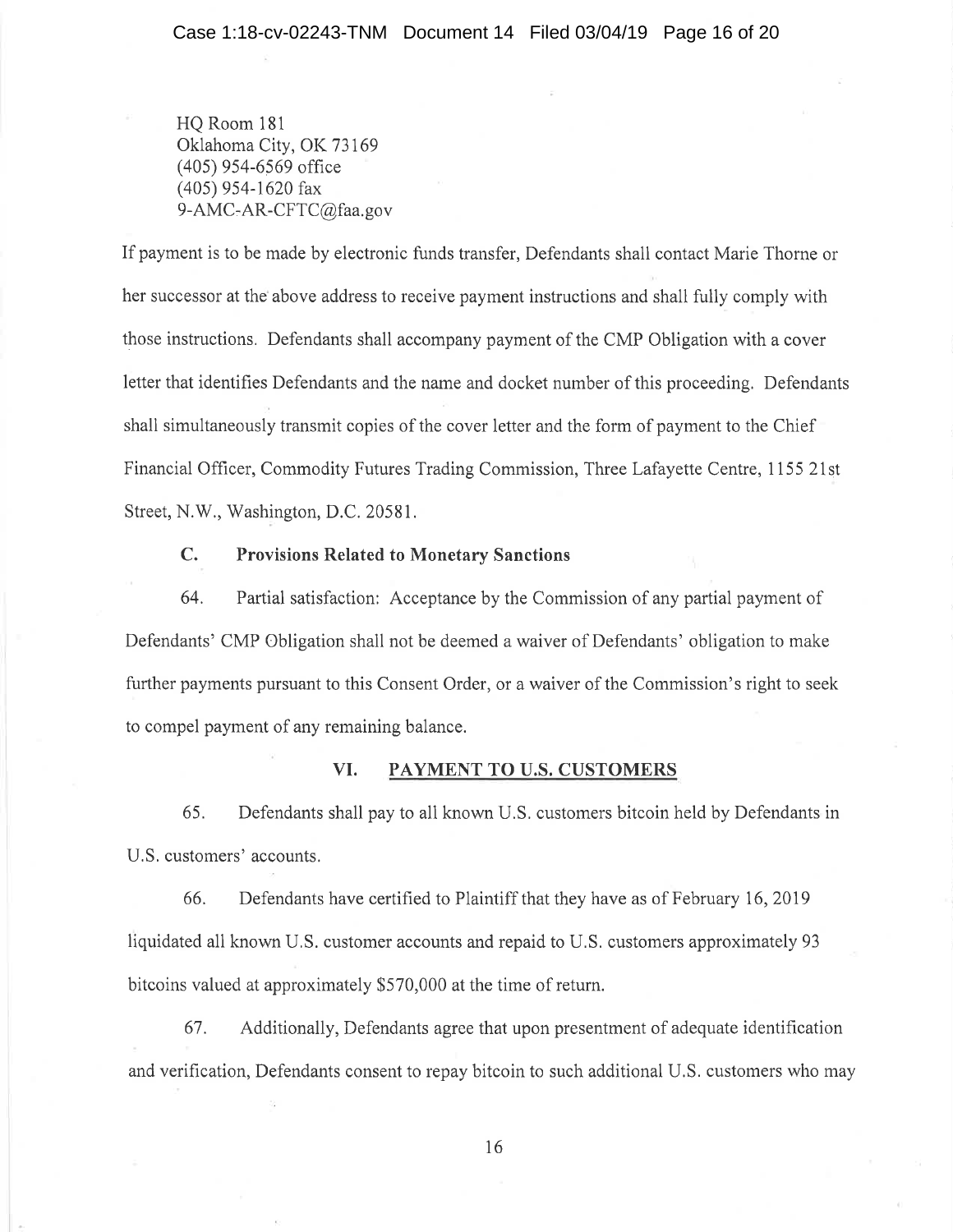seek return of bitcoin held by Defendants, for a period of six (6) months from the date of entry of this Consent Order. At the conclusion of this six (6) month period, Defendants shall report and certify any further such payments to Plaintiff as designated in paragraph 70 of Part VII of this Consent Order.

68. The amounts paid by Defendants to each U.S. customer shall not limit the ability of any U.S. customer from proving that a greater amount is owed by Defendants or any other person or entity, and nothing herein shall be construed in any way to limit or abridge the rights of any customer that exist under state or common law.

#### **VII. MISCELLANEOUS PROVISIONS**

69. Cooperation: Defendants shall cooperate fully and expeditiously with the Commission, including the Commission's Division of Enforcement, in this action, and in any current or future Commission investigation or action related thereto. Defendants shall also cooperate in any Commission civil litigation, or administrative matter related to, or arising from, this action.

70. Notice: All notices required to be given by any provision in this Consent Order shall be sent as follows:

Notice to Commission:

Harry E. Wedewer Trial Attorney Division of Enforcement Commodity Futures Trading Commission 1155 21st Street, N.W. Washington, D.C. 20581

Notice to Defendants:

Patrick Brunner Chief Executive Officer lpool Ltd.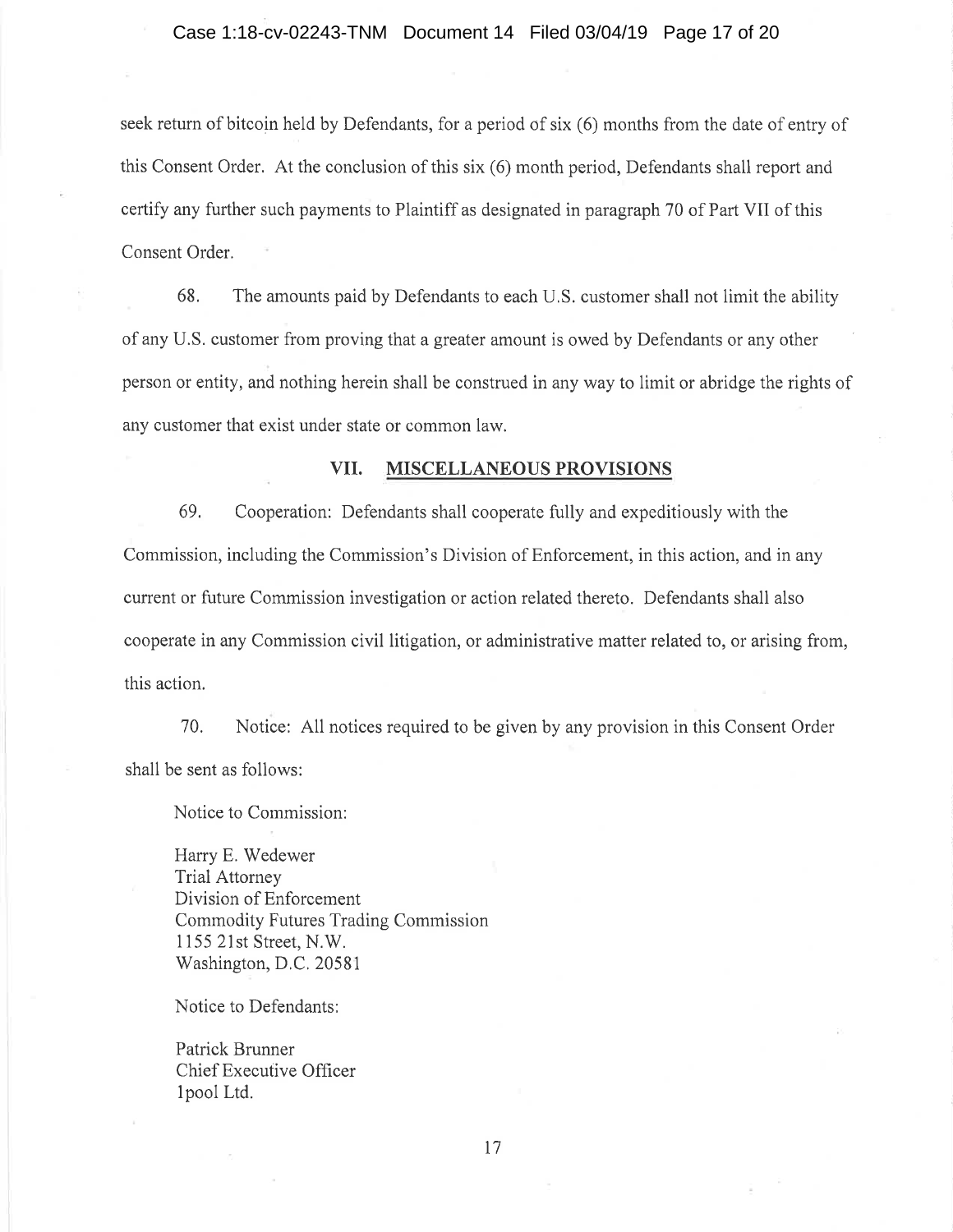c/o Kevin B. Muhlendorf Wiley Rein LLP 1776 K Street N.W. Washington, D.C. 20006

All such notices to the Commission shall be sent certified mail, return receipt requested, and reference the name and docket number of this action.

71. Change of Address/Phone: Until such time as Defendants satisfy in full their CMP and Disgorgement Obligations as set forth in this Consent Order, Defendants shall provide written notice to the Commission by certified mail of any change of address and/or phone number within ten (10) calendar days of the change.

72. Entire Agreement and Amendments: This Consent Order incorporates all of the terms and conditions of the settlement among the parties hereto to date. Nothing shall serve to amend or modify this Consent Order in any respect whatsoever, unless: (a) reduced to writing; (b) signed by all parties hereto; and (c) approved by order of this Court.

73. Invalidation: If any provision of this Consent Order or if the application of any provision or circumstance is held invalid, then the remainder of this Consent Order and the application of the provision to any other person or circumstance shall not be affected by the holding.

74. Waiver: The failure of any party to this Consent Order or of any customer at any time to require performance of any provision of this Consent Order shall in no manner affect the right of the party or customer at a later time to enforce the same or any other provision of this Consent Order. No waiver in one or more instances of the breach of any provision contained in this Consent Order shall be deemed to be or construed as a further or continuing waiver of such breach or waiver of the breach of any other provision of this Consent Order.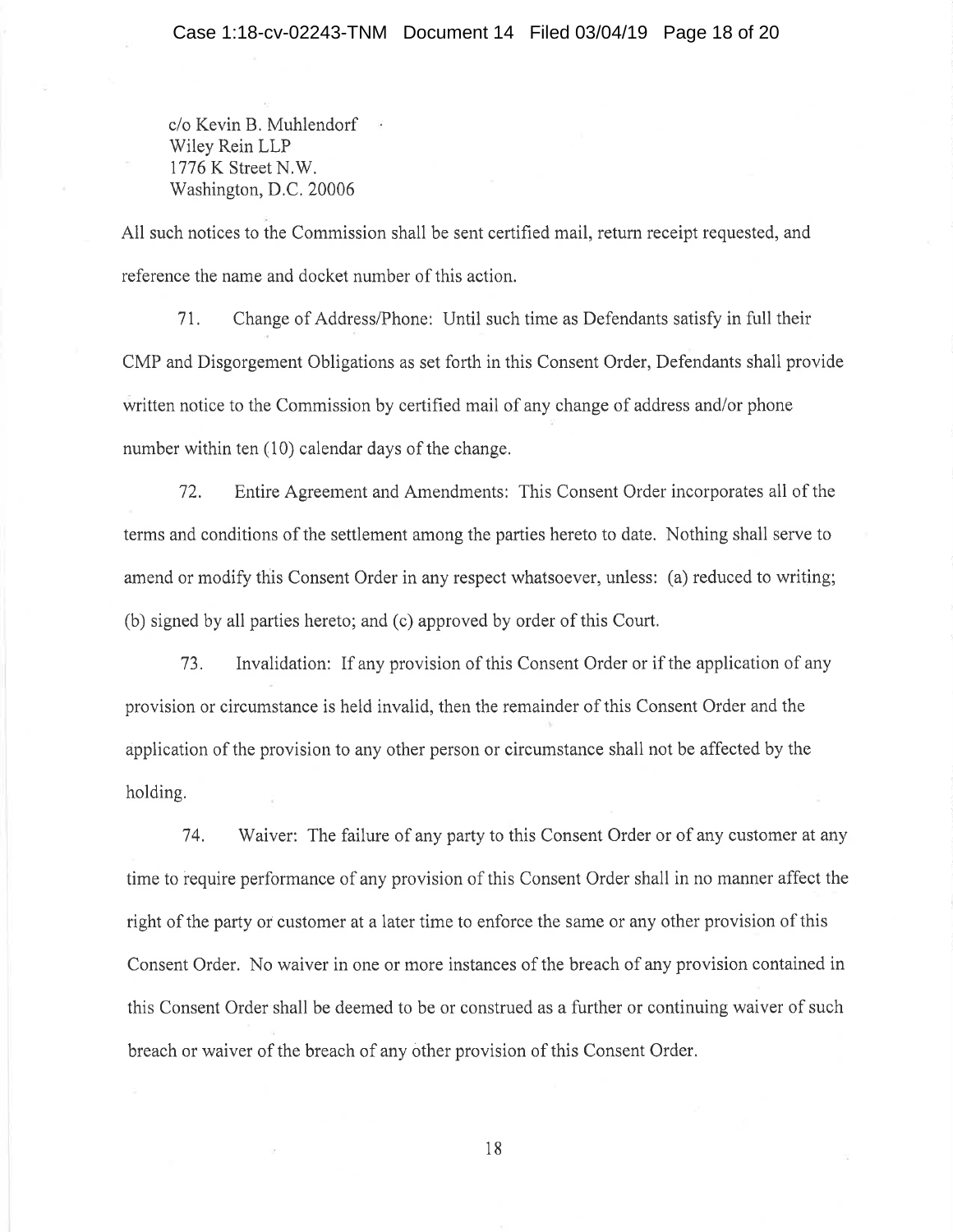#### Case 1:18-cv-02243-TNM Document 14 Filed 03/04/19 Page 19 of 20

75. Waiver of Service, and Acknowledgement: Defendants waive service of this Consent Order and agree that entry of this Consent Order by the Court and filing with the Clerk of the Court will constitute notice to Defendants of its terms arid conditions. Defendants further agree to provide counsel for the Commission, within thirty (30) days after this Consent Order is filed with the Clerk of Court, with an affidavit or declaration stating that Defendants have received and read a copy of this Consent Order.

76. Continuing Jurisdiction of this Court: This Court shall retain jurisdiction of this action to ensure compliance with this Consent Order and for all other purposes related to this action, including any motion by Defendants to modify or for relief from the terms of this Consent Order.

77. Injunctive and Equitable Relief Provisions: The injunctive and equitable relief provisions of this Consent Order shall be binding upon Defendants, upon any person under their authority or control, and upon any person who receives actual notice of this Consent Order, by personal service, e-mail, facsimile or otherwise insofar as he or she is acting in active concert or participation with Defendants.

78. Counterparts and Facsimile Execution: This Consent Order may be executed in two or more counterparts, all of which shall be considered one and the same agreement and shall become effective when one or more counterparts have been signed by each of the parties hereto and delivered (by facsimile, e-mail, or otherwise) to the other party, it being understood that all parties need not sign the same counterpart. Any counterpart or other signature to this Consent Order that is delivered by any means shall be deemed for all purposes as constituting good and valid execution and delivery by such party of this Consent Order.